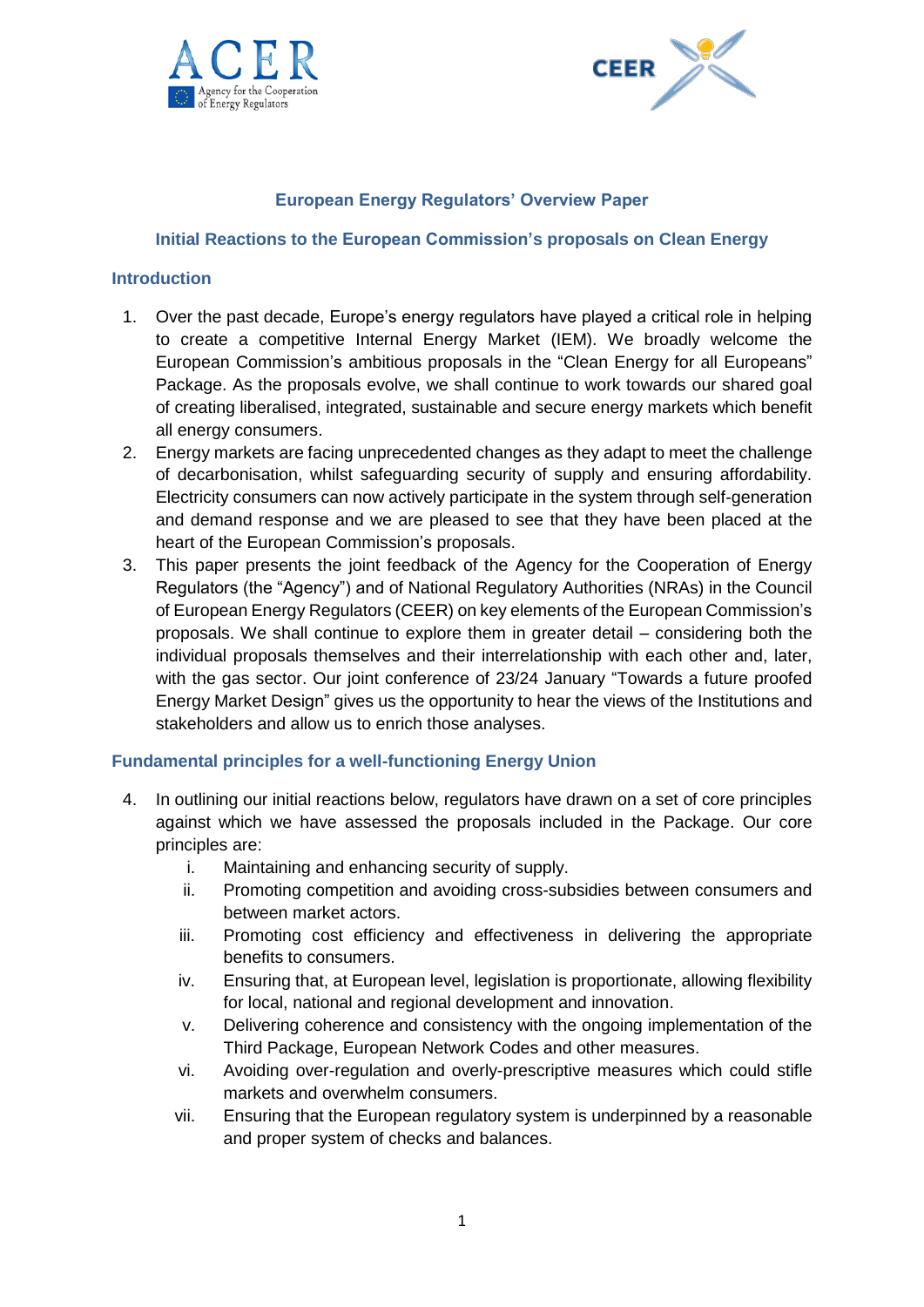



# **Flexible regulations for a fast evolving market**

- 5. The creation of the IEM has been successful in fostering greater competition and in delivering benefits to consumers. Competitive markets offer the best opportunity for producers and consumers to come together and trade at competitive and fair prices and barriers to the efficient functioning of markets must continue to be broken down. Recent legislation (notably the Third Package and the subsequent Guidelines and Network Codes) are being successfully implemented by the regulatory community and other involved parties. It is crucial that no inconsistencies emerge between that ongoing implementation work and the new legislation. Any risk of undermining the progress made to date, along with any associated delays to market integration, must be avoided. Implementation should be prioritised and improvements in the energy market design should be built on those existing provisions.
- 6. The way consumers use energy and interact with markets is undergoing a profound transformation and will further transform as a result of wider developments such as the "Internet of Things" and the greater number of "prosumers". Markets must evolve to supply the products that consumers need. Therefore, regulators support speedier and more agile switching of suppliers to allow consumers access to a wider variety of energy products to meet their needs.
- 7. The European Commission's proposals that enable consumers to access dynamic pricing are sensible. However, we need to ensure that these obligations do not themselves create barriers to entry or, in some cases, risk imposing unduly higher costs on consumers. Consumers increasingly self-generate their energy and need to face prices which truly reflect costs. Any risk that self-generation is being subsidised by other users must be minimised and, hence, net metering should be critically reviewed to avoid inefficient behaviour by prosumers.

## **Balancing innovation and regulation**

- 8. Consumers are increasingly active and many other new participants are entering the energy market. Regulation must enable this change and we must be alive to the risk that overly detailed legislation or prescriptive rules could adversely inhibit new market developments. The case for detailed rules in nascent and fast evolving segments of the market must be critically assessed and pursued only where less prescriptive measures have proven inadequate.
- 9. That said, there are areas where the challenges are clear and action is needed. These include provisions that set a framework for storage, electric vehicle charging and demand-side response (DSR). Similarly, provisions are needed to safeguard the separation between Distribution System Operators (DSO) (who need to be neutral market facilitators) and storage operators. Storage and DSR act, with other technologies, as part of a broader energy market: they must compete on a level playing field with generation and consumption. Thus, we welcome the European Commission's proposals to remove priority dispatch (though we have concerns about the volume of proposed exemptions); to bring renewables into the market; and to ensure that all relevant market players are responsible for balancing.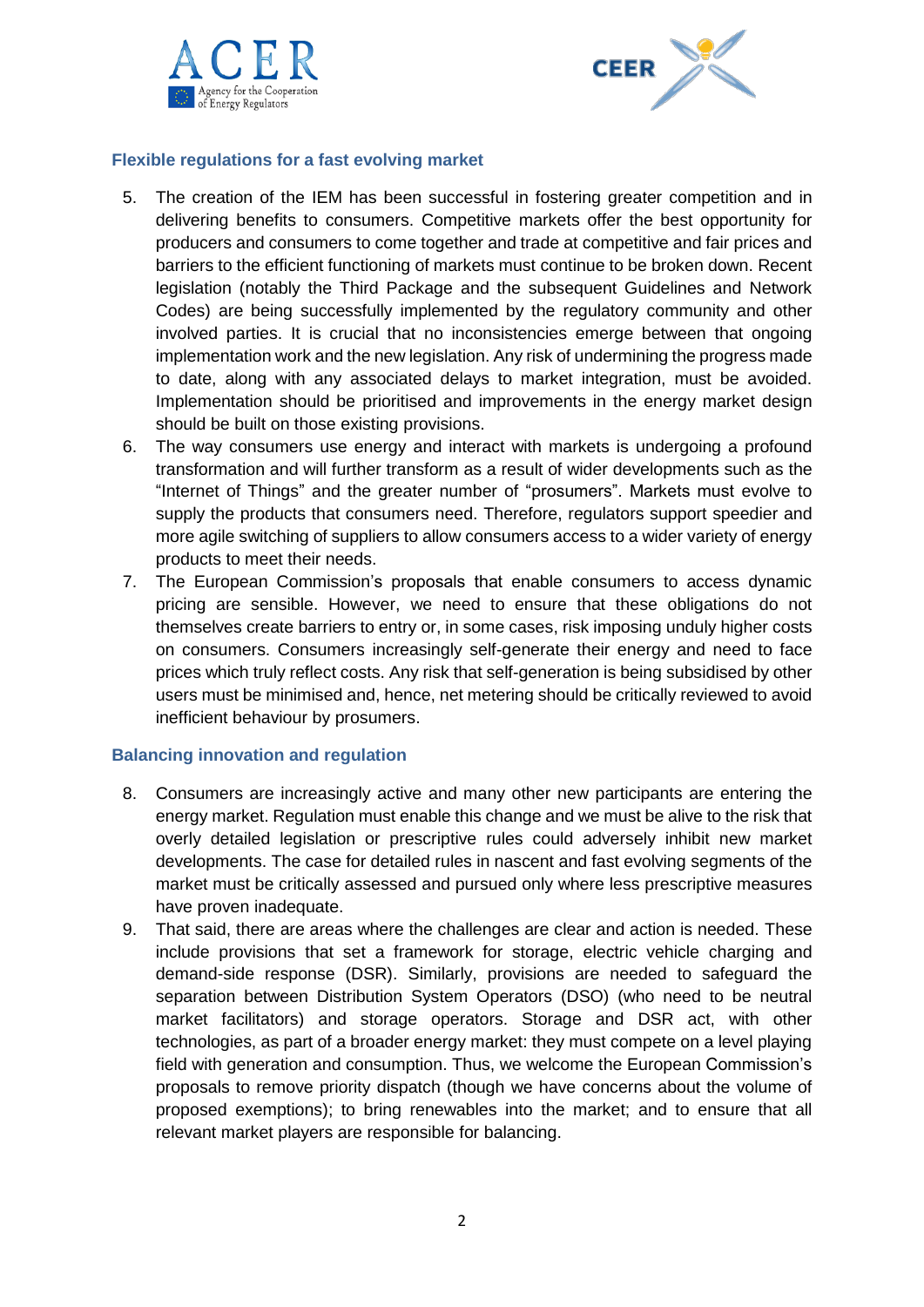



## **Making markets work**

10. The real-time value of energy should be the basis of the price signals that all participants face. Therefore, we support the European Commission's proposals with regard to price caps and to ensure prices are able to reflect scarcity. These aspects will be crucial in order to stimulate innovation, unlock the demand side of the market and encourage flexibility. Volatility in short-term market signals must be accompanied by a market framework that: enables robust and effective competition; ensures transparency; provides sufficient regulatory oversight; and allows participants to hedge their risks in a variety of ways. We are also supportive of the drive to maximise the amount of crossborder capacity available to the market.

## **Securing our supplies**

11. Notwithstanding Member States' responsibilities for security of supply, we welcome the European Commission's initiative to avoid overcapacity across the continent by coordinating the assessment of resource adequacy. That said, greater transparency and regulatory involvement are needed to ensure that consumers, industry and politicians can trust that markets are functioning well. Our initial analysis suggests that the proposals regarding capacity remuneration mechanisms (CRMs) appear broadly to strike an appropriate balance: While well-functioning energy-only markets can provide the best outcomes for consumers, well designed CRMs must not be a barrier to that objective. However, more refined arrangements on cross border participation of CRMs are needed and the Agency is ready to work further in this area.

## **Smarter system operation**

- 12. With ever more interconnection, our system must be operated in a smarter way. As smaller, more local generation emerges alongside centrally located, larger-scale generation, the distinction between transmission and distribution is becoming increasingly blurred. We welcome a proportionate and focused approach to both Transmission System Operators' (TSO) cooperation and to future cooperation between TSOs and DSOs.
- 13. While the diversity of DSOs must be recognised, DSOs should be sufficiently unbundled (e.g. by excluding them from owning or operating storage assets), so that they can perform the tasks assigned to them. The creation of the EU DSO body is welcomed: it highlights the increasing role that DSOs will play and ensures they can be involved in developing markets and legislation.
- 14. However, in this fast evolving area, we must be careful not to be over-prescriptive unless there is a clear problem to address. The European Commission should concentrate its proposals where the benefits for consumers are greatest and where action at European level is most efficient. NRAs consider that to harmonise transmission and distribution tariff structures is not merited. Similar policy proposals in other areas, including the use of congestion income, could have costs that outweigh the benefits.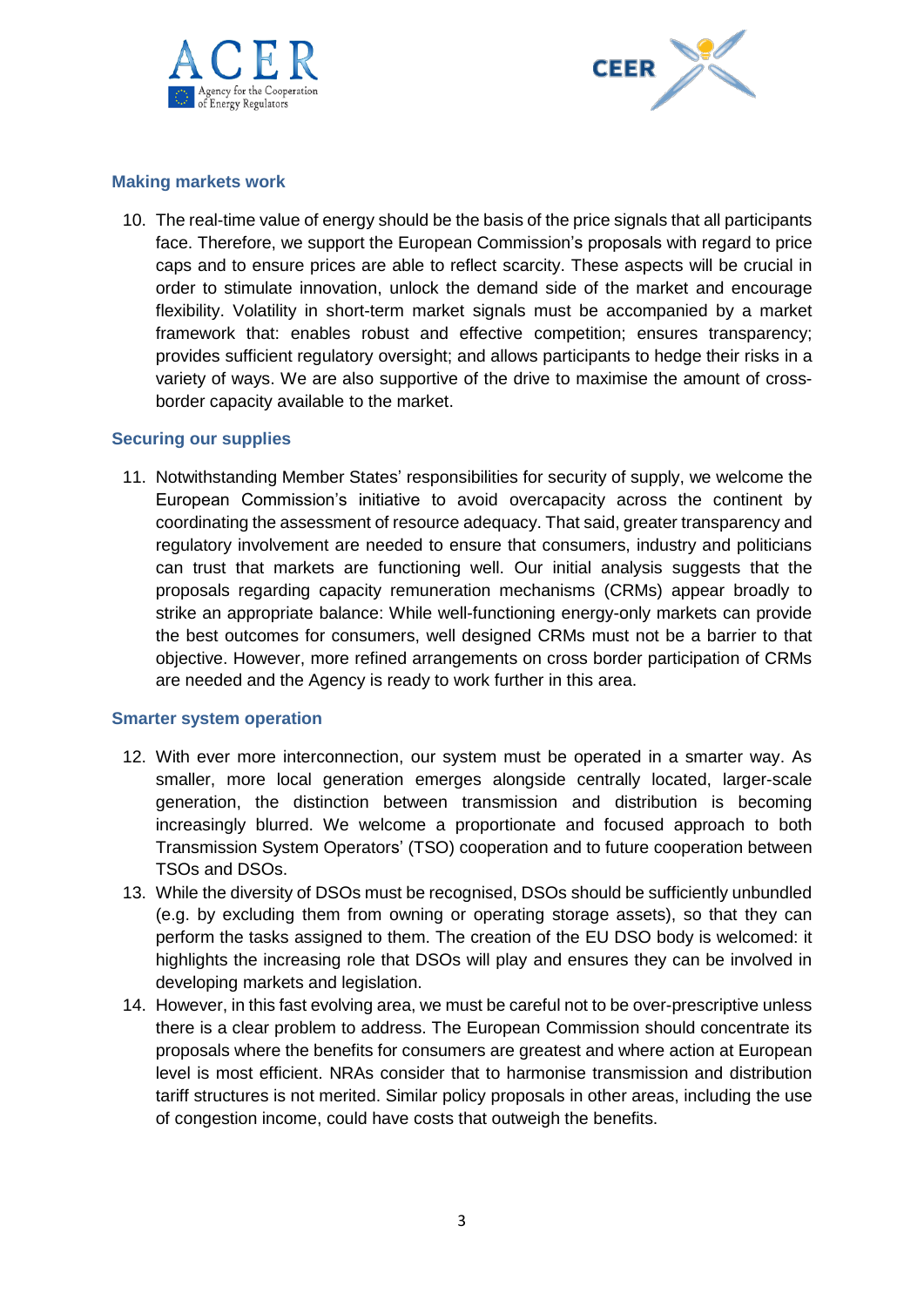



# **Regional markets**

- 15. The European Commission's focus on regionalisation is a realistic recognition of the different challenges faced across the Union. This is a highly challenging area and we intend to work through the proposals in detail to ensure they are sensible as well as practicable. Regions must be flexible enough to evolve over time towards a fully integrated IEM, whilst individual regions will be different for different products and services (as well as differing, in all probability, across gas and electricity).
- 16. Crucial to the success of this approach will be the development of the appropriate, clearly defined oversight and governance to ensure compatibility within, and between, regions. The rules to create regional substructures of the ACER Board of Regulators (BoR) and to assess whether issues should be considered regionally or EU-wide should streamline decision taking. That said, the new framework will need robust stress testing and a thorough assessment to ensure its coherence with broader decision making at European level and the need to avoid excessive bureaucracy.

## **A clear and effective framework for regulatory oversight**

- 17. Appropriate regulation underpins effective markets and we need to ensure that the roles and responsibilities at both national and European level are clear and that proper checks and balances are in place. The European Commission's proposals introduce changes in a number of key building blocks of independent regulation and could alter a carefully conceived system of checks and balances which is in place today. The areas below would benefit from further consideration to ensure that the Energy Union is underpinned by a persuasive and legitimate set of decision making processes that deliver for consumers.
- 18. *Clarity of roles:* The Agency must continue to facilitate the effective cooperation between NRAs as enshrined in its name. Enhancing the Agency's responsibilities makes good sense where market integration calls for a more robust EU-wide regulatory approach. We also appreciate that the Agency is well placed to oversee the conduct of existing and new organisations at EU level – including ENTSOs, NEMOs and the new EU DSO body. Such oversight is needed to ensure that there is confidence that Europe's markets function efficiently. However, concerns remain as to whether the Agency will be properly equipped (in terms of resources) to fulfil its new and existing responsibilities.
- 19. *Independence of ACER*: Regulation needs to operate independently of national governments; of the European Commission, of any public or private entity and, of course, of industry. We have serious reservations regarding the European Commission's proposal to reallocate significant managerial responsibilities within the Agency, including the recruitment and appointment of staff, from the Director to the Administrative Board which is no longer shielded from political interference.
- 20. *Internal Regulatory Governance*: We welcome the European Commission's trust in the Agency and recognition to the important contribution that the Board of Regulators has made to its work and its decision-making process. Complementarity of regulatory action at national and European level will be even more vital in a more integrated market. Regulatory decision-making at European level, where subject to the Board of